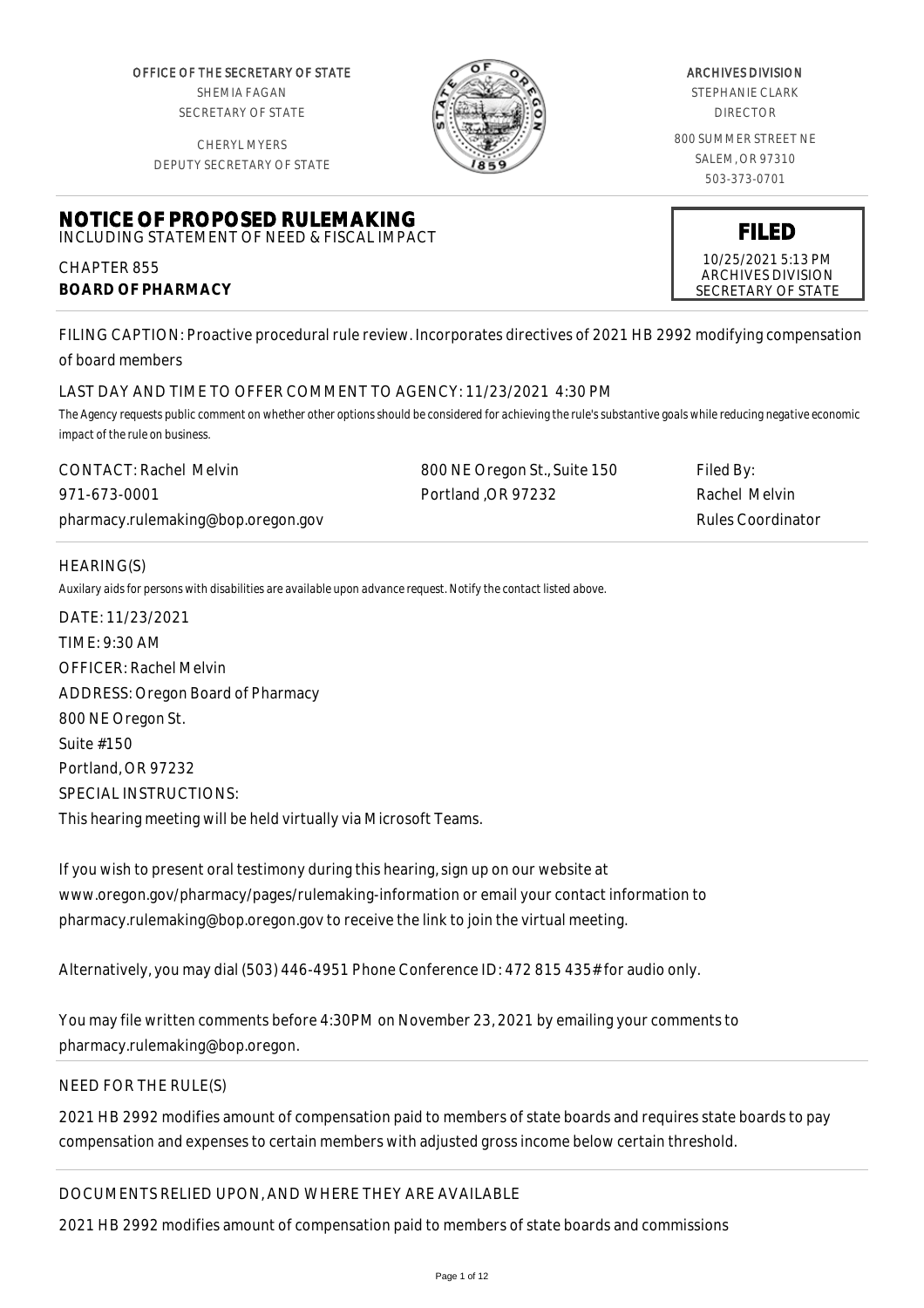#### FISCAL AND ECONOMIC IMPACT:

2021-2023 Biennium: Increase of \$55 per member per meeting resulting in a total of a \$23,555 increase in Board member and Public Health and Pharmacy Formulary Advisory Committee (PHPFAC) member compensation.

2023-2025 Biennium: Estimated increase to GSA rate in 2023 of 2.65% results in a total of a \$25,745 for Board member and Public Health and Pharmacy Formulary Advisory Committee (PHPFAC) member compensation.

#### COST OF COMPLIANCE:

*(1) Identify any state agencies, units of local government, and members of the public likely to be economically affected by the rule(s). (2) Effect on Small Businesses: (a) Estimate the number and type of small businesses subject to the rule(s); (b) Describe the expected reporting, recordkeeping and administrative activities and cost required to comply with the rule(s); (c) Estimate the cost of professional services, equipment supplies, labor and increased administration required to comply with the rule(s).*

The agency expects the following for the 2021-2023 Biennium: Increase of \$55 per member per meeting resulting in a total of a \$23,555 increase in Board member and Public Health and Pharmacy Formulary Advisory Committee (PHPFAC) member compensation.

And for the 2023-2025 Biennium: Estimated increase to GSA rate in 2023 of 2.65% results in a total of a \$25,745 for Board member and Public Health and Pharmacy Formulary Advisory Committee (PHPFAC) member compensation.

Small businesses will not be impacted by these proposed amendments.

#### DESCRIBE HOW SMALL BUSINESSES WERE INVOLVED IN THE DEVELOPMENT OF THESE RULE(S):

Small businesses were not consulted during the development of these draft rules.

#### WAS AN ADMINISTRATIVE RULE ADVISORY COMMITTEE CONSULTED? NO IF NOT, WHY NOT?

Legislative mandate of 2021 HB 2992.

#### RULES PROPOSED:

855-010-0001, 855-010-0005, 855-010-0015, 855-010-0016, 855-010-0021, 855-010-0035, 855-010-0100, 855- 010-0110, 855-010-0120, 855-010-0130

REPEAL: 855-010-0001

RULE SUMMARY: Procedural rules revisions to ensure clarity, transparency and promote patient safety.

CHANGES TO RULE:

## 855-010-0001

Definitions

(1) "Accredited": In these rules, accredited shall mean a school or college that is currently accredited by the Accreditation Council for Pharmacy Education (ACPE) or that is in a pre-candidate or candidate status with ACPE.¶

(2) "Board" means Oregon State Board of Pharmacy. Statutory/Other Authority: ORS 475.005, 689.205 Statutes/Other Implemented: ORS 689.115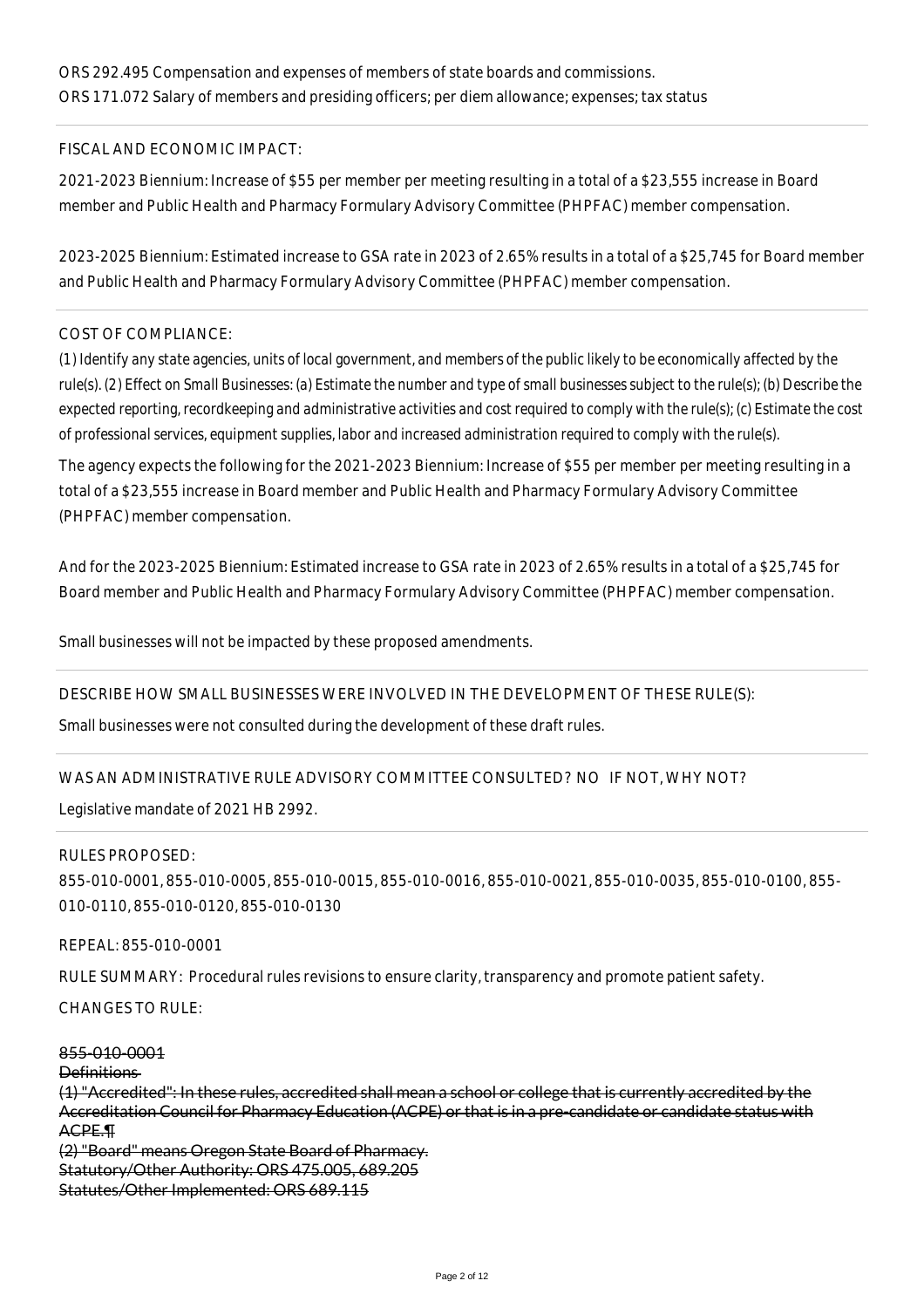RULE SUMMARY: Procedural rules revisions to ensure clarity, transparency and promote patient safety.

CHANGES TO RULE:

855-010-0005 Meetings ¶

(1) The Bboard meetings shallmust be held not less than once every three months as designated by the Bboard.¶ (2) The President of the Bboard shallmust have power to call special meetings, subject to ORS 689.185, when it may be deemed necessary or upon request of a majority of members.¶

(3) The Bboard shall must hold an annual meeting each year for the election of officers, the reorganization of the Bboard and the transaction of other business, which may include but is not limited to: [1]

(a) Approval of ACPE programs;¶

(b) Approval of preceptor sitesproviders of continuing pharmacy education accredited by the Accreditation Council for Pharmacy Education (ACPE);¶

(eb) Approval of accredited schools and colleges of pharmacy; T

(d) Review and adopt by reference the Federal list accredited, accredited with probation, pre-candidate ofr controlled substaandidate status by ACPE;¶

(c) Review and adopt standards by references.

Statutory/Other Authority: ORS 689.205

Statutes/Other Implemented: ORS 689.135, ORS 689.151, ORS 689.185, ORS 689.255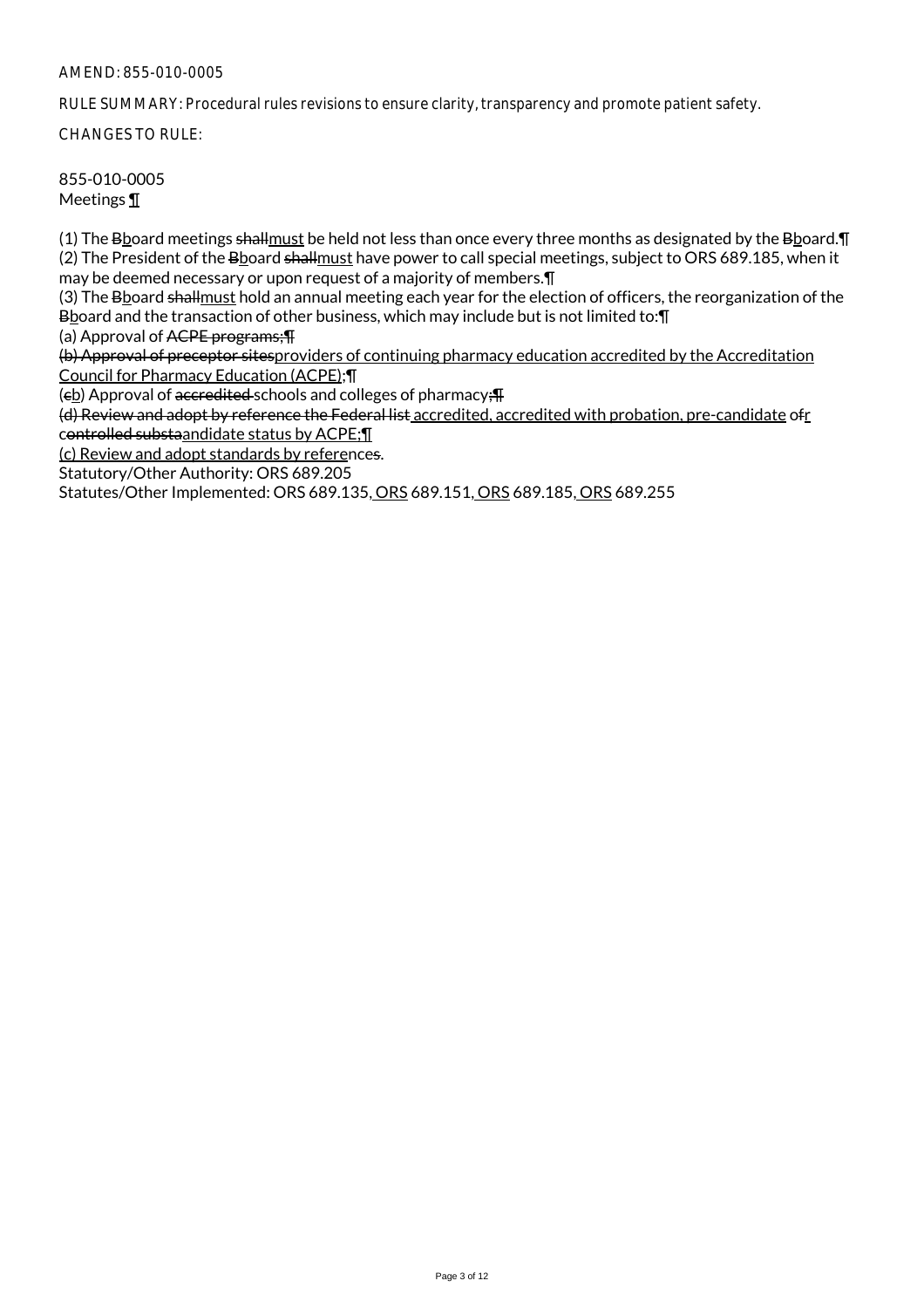RULE SUMMARY: Procedural rules revisions to ensure clarity, transparency and promote patient safety.

CHANGES TO RULE:

#### 855-010-0015 Individual Commitments ¶

(1) Board members shall must be governed by Bboard action and shall must make no individual commitments or promises on matters of Bboard policies. [1]

(2) No declaration shallmust be made nor vote taken on any question, except at Bboard meetings. However, after due notification to each Board member, emergency votes may be taken by telephone conference or mail ballot of a majority of Board members, such vote to be confirmed at the next Board meeting.

Statutory/Other Authority: ORS 689, ORS 183

Statutes/Other Implemented: ORS 183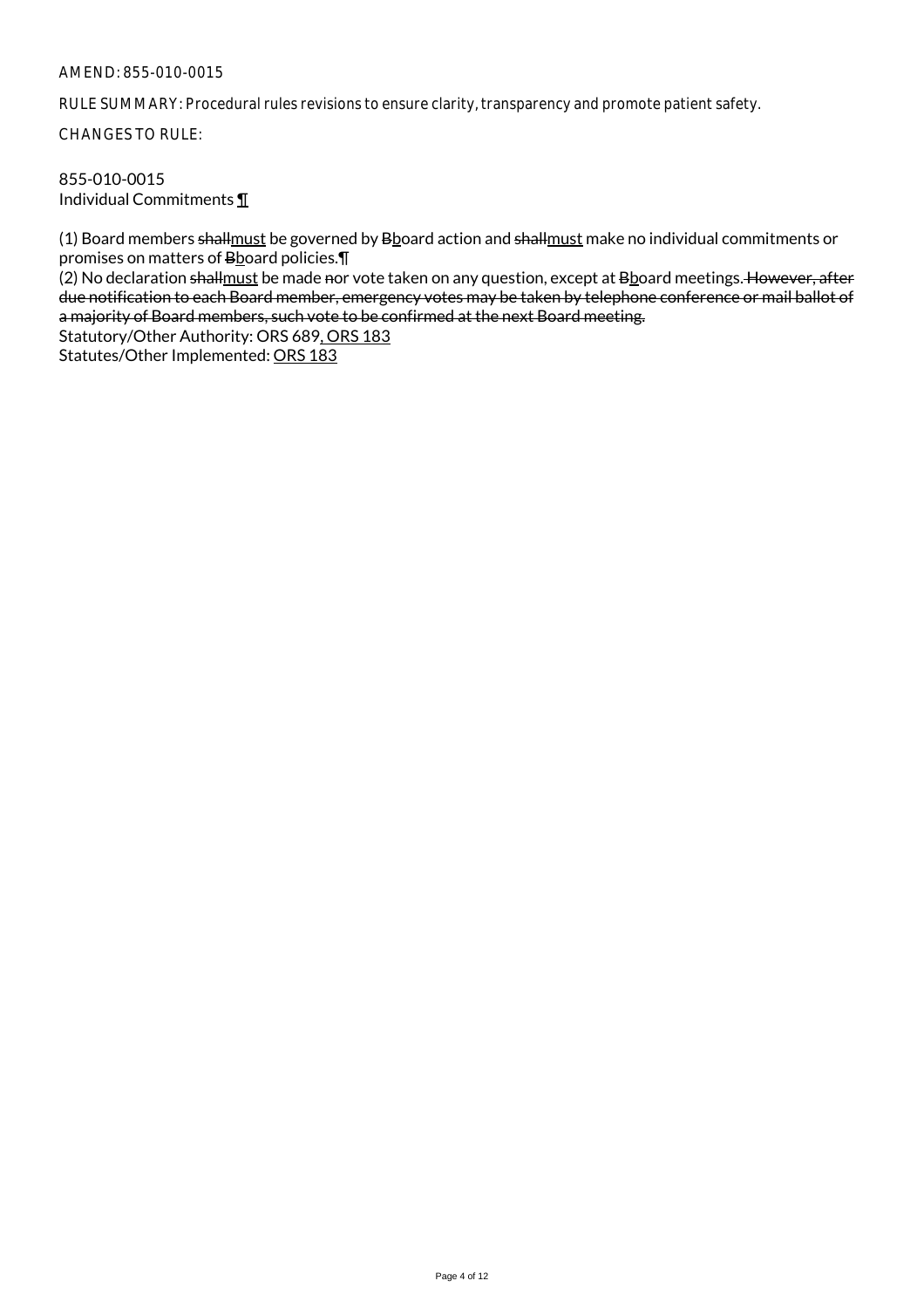RULE SUMMARY: Modifies amount of compensation paid to board members and Public Health and Formulary Advisory Committee members of the Oregon Board of Pharmacy. Requires board to pay compensation and expenses to certain members with adjusted gross income below threshold outlined in ORS 292.495. Provides that members may decline to accept compensation or reimbursement. Procedural rules revisions to ensure clarity, transparency and promote patient safety.

CHANGES TO RULE:

### 855-010-0016

Board Administration and Policies: Pharmacy Board Member or Formaland Public Health and Pharmacy Formulary Advisory Committee Member Compensation

(1) A board member or member of an aand Public Health and Pharmacy Formulary Advisory cCommittee member of the Oregon Board of Pharmacy who is entitled to compensation under ORS 292.495 is eligible to receive up to \$100 compensation when engaged in the performance of official duties for each day, calculated as whichever amount is the greater of: ¶

(a) \$50 after a minimum of three hours of service; or ¶

(b) \$100 after a minimum of six hours of servicean amount equal to the per diem amount paid to members of the Legislative Assembly under ORS 171.072 when engaged in the performance of official duties for each day or portion thereof. ¶

(2) For the purpose of compensation, a board member or member of an athe Public Health and Pharmacy Formulary Advisory eCommittee is considered engaged in the performance of official duties when:- [I]

(a) The activity furthers the B board's mission, such as attending a board meeting;  $\P$ 

(b) Engaged in an activity at the request of the board chair or authorized by a vote of the board in advance of the activity; or ¶

(c) Attending an official advisory committee, such as the Public Health & Pharmacy Formulary Advisory Committeeauthorized meeting.¶

(3) Except as otherwise provided by law, all members, including those employed in full-time public service, may receive actual and necessary travel or other expenses actually incurred in the performance of their official duties within the limits provided by law or by the Oregon Department of Administrative services under ORS 292.210-, ORS 292.220, ORS 292.230, and ORS 292.250.¶

(4) NoA board or cmember or Public Health and Pharmacy Formulary Advisory Committee member shall beis not required to accept compensation or reimbursement of travel expenses while performing their official duties as a board or appointed committee member.

Statutory/Other Authority: ORS 689.115, ORS 689.205

Statutes/Other Implemented: ORS 689.115, ORS 2942.495, ORS 689.175, ORS 689.645, 2017 OL Ch. 106 ORS 689.649, ORS 171.072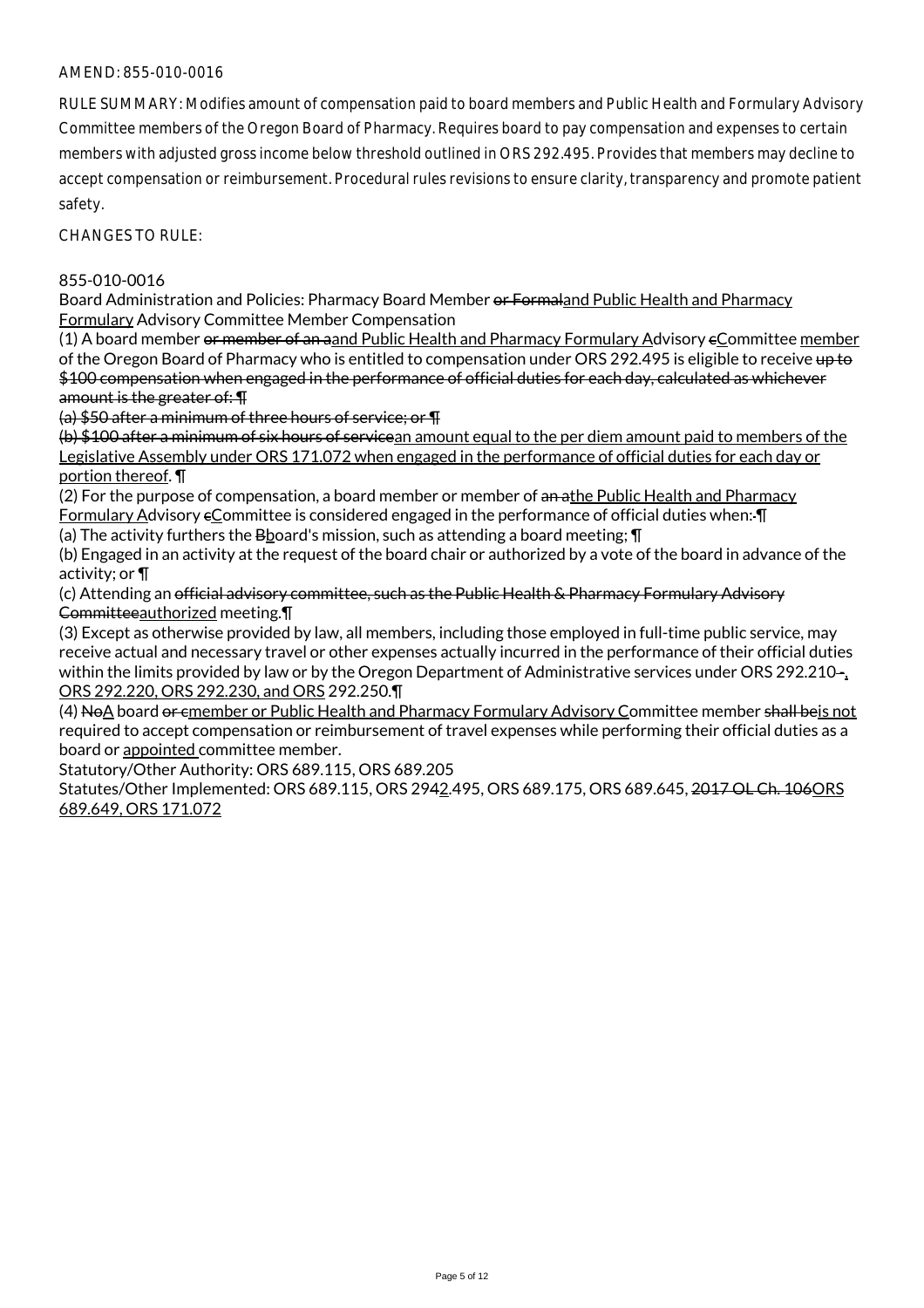RULE SUMMARY: Procedural rules revisions to ensure clarity, transparency and promote patient safety.

CHANGES TO RULE:

855-010-0021 Adoption by Reference ¶

(1) The board adopts standards and other publications by reference, as necessary, through administrative rule. When a matter is included in a referenced publication that is in conflict with Oregon Revised Statutes or Oregon Administrative Rules, the statute or rule applies and the standard provision does not. All remaining parts or application of the standard remain in effect.¶

(2) All outside standards, statutes, rules and publications referred to in any rules adopted by the Bboard are by those references made a part of those rules as though fully set forth. Copies are available for inspection in the office of the Board of Pharmacy.

Statutory/Other Authority: ORS 689.205 Statutes/Other Implemented: ORS 689.205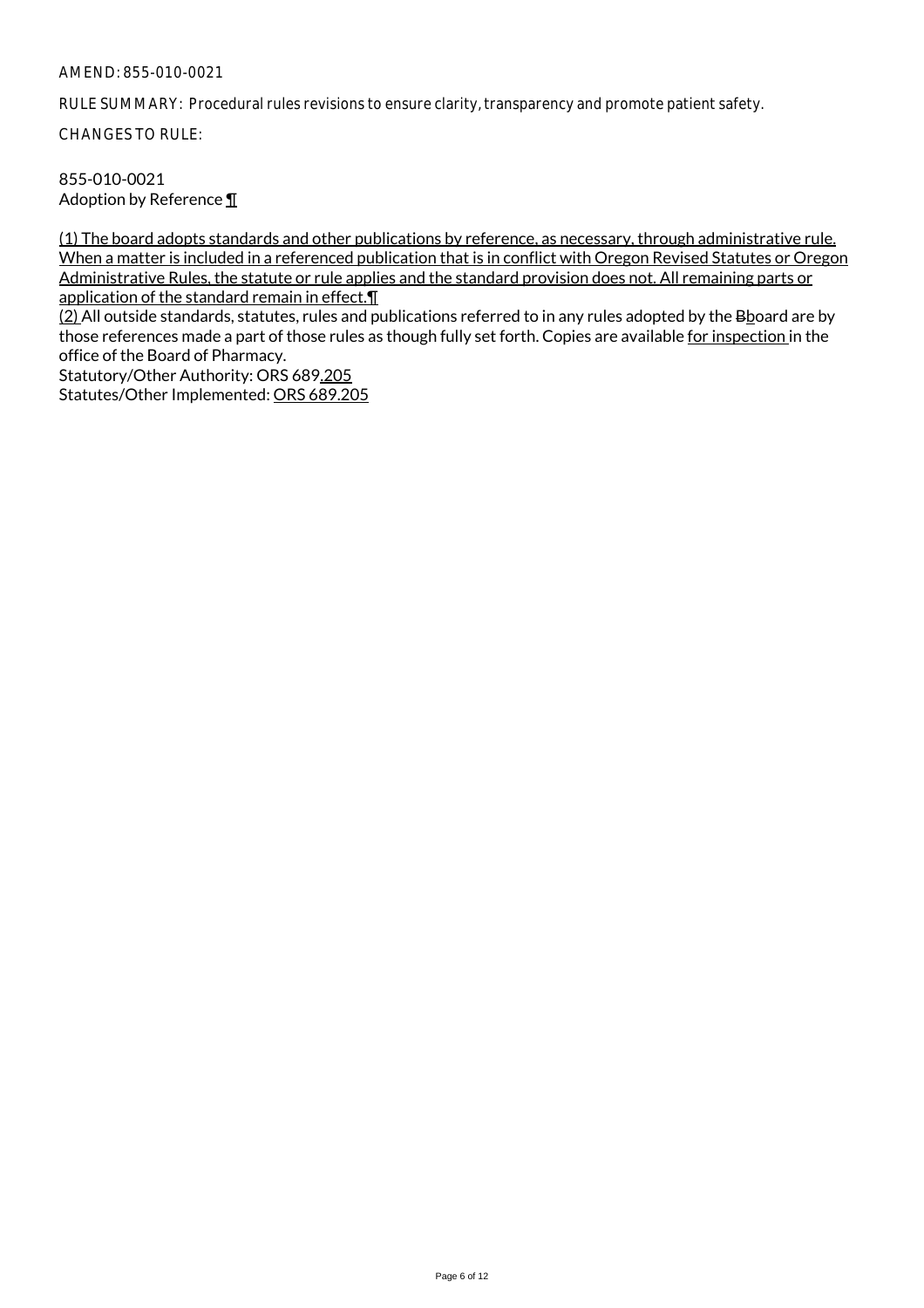RULE SUMMARY: Provides that members may decline to accept compensation or reimbursement. Procedural rules revisions to ensure clarity, transparency and promote patient safety.

CHANGES TO RULE:

855-010-0035 Board Compliance Program ¶

The Bboard's Compliance Director and Pharmacy Inspectors shall Compliance Officers must be pharmacists licensed in the State of Oregon. Statutory/Other Authority: ORS 689.205 Statutes/Other Implemented: ORS 689.195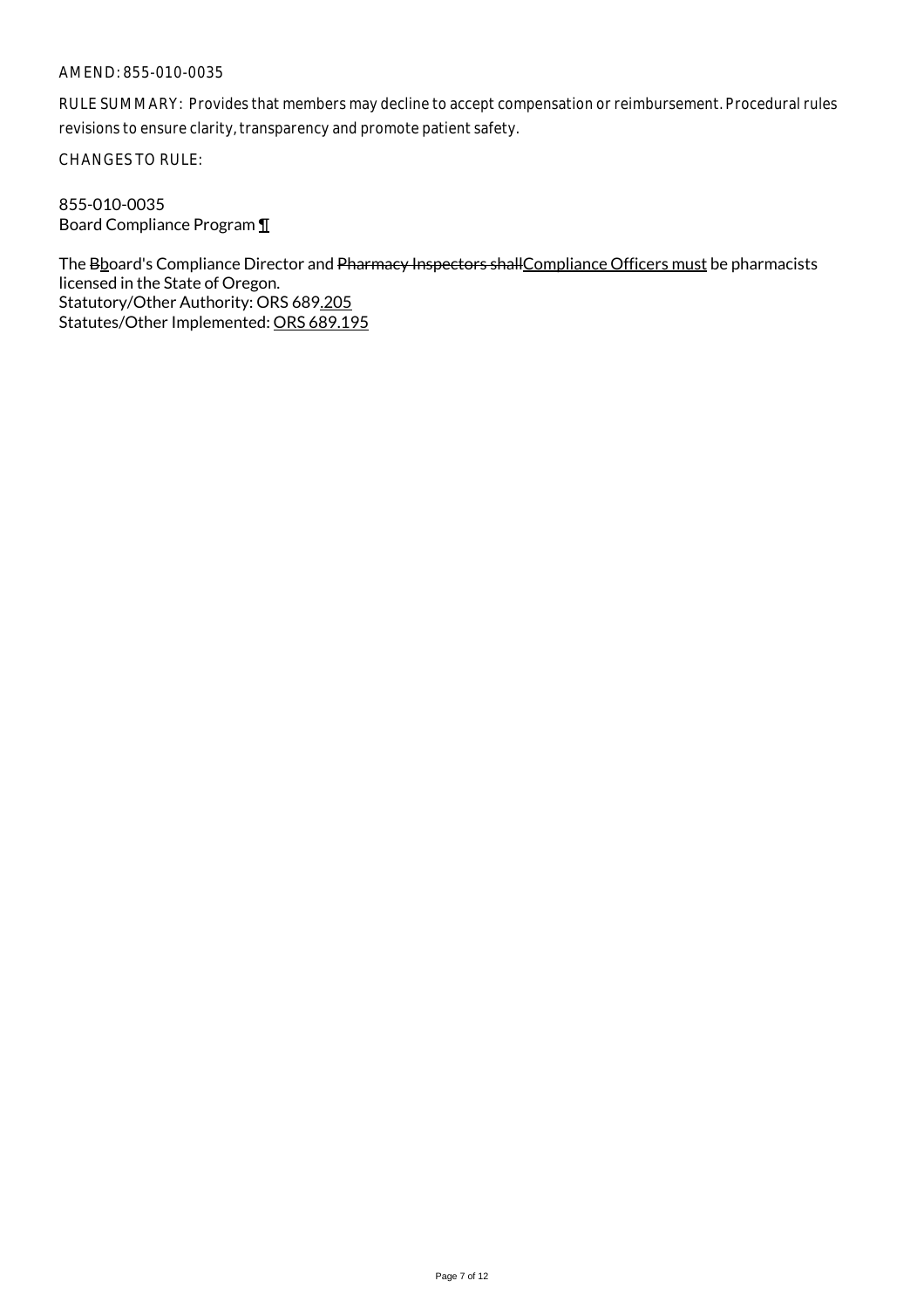RULE SUMMARY: Procedural rules revisions to ensure clarity, transparency and promote patient safety.

CHANGES TO RULE:

## 855-010-0100

State and Nationwide Criminal Background Checks for Licensure

(1) The purpose of this rule is to provide for the reasonable screening of: applicants for licensure; directors, officers and designated representatives of drug outlets applying for registration; and individuals subject to investigation by the Bboard, in order to determine if they have a history of criminal behavior such that they are not fit to be granted or retain a license or registration issued by the Bboard.  $\P$ 

(2) "Subject individual" means a person from whom the Bboard may require legible fingerprints for the purpose of a state or nationwide criminal records check and fitness determination. In this rule, subject individual means: applicants for licensure or renewal of a license; directors, officers and designated representatives of drug outlets applying for registration or renewal of a registration; and individuals subject to an investigation by the Bhoard. I (3) Criminal records checks and fitness determinations are conducted according to ORS 181A.170 to, ORS 181A.175, ORS 181A.180, ORS 181A.185, ORS 181A.190, ORS 181A.195, ORS 181A.200, ORS 181A.205 ORS 181A.210, ORS 181A.215, ORS 670.280, ORS 676.303, and OAR 125-007-0200 to 125-007-031OAR 125-007- 0200, OAR 125-007-0210, OAR 125-007-0220, OAR 125-007-0250, OAR 125-007-0260, OAR 125-007-0270, OAR 125-007-0300, OAR 125-007-0310, and OAR 125-007-0330. ¶

(a) The Bboard will request that the Oregon Department of State Police conduct a state and nationwide criminal records check, using fingerprint identification of subject individuals. The Bboard may conduct state criminal records checks on subject individuals and any licensee through the Law Enforcement Data System maintained by the Oregon Department of State Police in accordance with rules adopted, and procedures established, by the Oregon Department of State Police. Criminal history information obtained from the Law Enforcement Data System must be handled in accordance with ORS Chapter 181A, OAR 257-010 toand OAR 257-015 and applicable Oregon Department of State Police procedures. ¶

(b) The applicant or licensee must disclose all arrests, charges, and convictions regardless of the outcome or date of occurrence. Disclosure includes any military or criminal records. ¶

(c) The Bboard may require additional information from the applicant or licensee, such as, but not limited to, proof of identity, previous names, residential history or additional criminal, judicial or other background information. ¶ (4) In making licensing fitness determinations subject to the requirements of ORS 670.280, the Bboard will consider the following: ¶

(a) The nature of any criminal record that reflects:¶

(A) Drug or alcohol offense; ¶

(B) Felony; ¶

(C) Misdemeanor; ¶

(D) U.S. military or international crime; ¶

(E) Offense involving fraud, theft, identity theft or other instance of dishonesty; ¶

(F) Offense involving violation of federal importation or customs laws or rules; ¶

(G) Offense requiring registration as a sex offender; ¶

(H) Condition of parole, probation, or diversion program, or ¶

(I) Unresolved arrest, charge, pending indictment or outstanding warrant. ¶

(b) Intervening circumstances relevant to the responsibilities and circumstances of the license or registration.

Intervening circumstances include but are not limited to: ¶

(A) The passage of time since the commission of the crime; ¶

(B) The age of the subject individual at the time of the crime; ¶

(C) The likelihood of a repetition of offenses or of the commission of another crime; ¶

(D) The subsequent commission of another relevant crime; ¶

(E) Whether the conviction was set aside and the legal effect of setting aside the conviction; and ¶

(F) A recommendation of an employer. ¶

(c) The facts that support the conviction or indictment, or that indicate the making of a false statement;¶

(d) The relevancy, if any, of the crime or the false statement to the specific requirements of the subject individual's license or registration; and  $\P$ 

(e) Any false statement or omission made to the Board regarding the individual's criminal history. I

(f) Any refusal to submit or consent to a criminal record check including a refusal to provide fingerprint identification; ¶

(g) Any other pertinent information obtained as part of an investigation. ¶

(h) The Bboard shallmust evaluate a crime or offense on the basis of the law of the jurisdiction in which the crime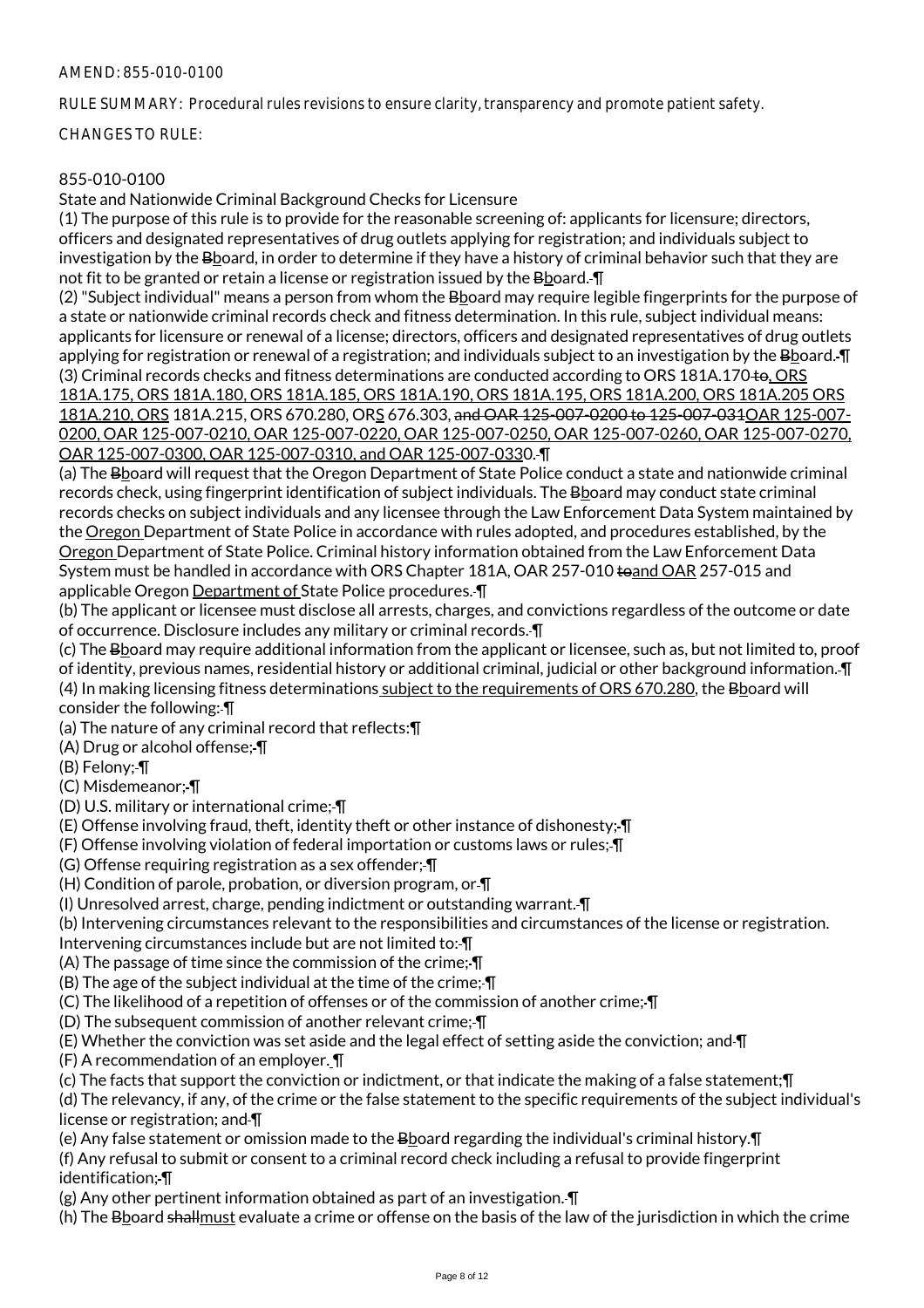or offense occurred. ¶

(i) The following are examples of crimes likely to result in denial unless there are significant mitigating

circumstances: ¶

(A) Aggravated murder; ¶

(B) Murder; ¶

(C) Rape I; ¶

(D) Sodomy I; ¶

(E) Unlawful sexual penetration I; ¶

(F) Sexual abuse I ¶

(j) Under no circumstances shallmust an applicant be denied under these rules because of a juvenile record that has been expunged or set aside pursuant to ORS 419A.260 to and ORS 419A.262. T

(k) Under no circumstances shallmust an applicant be denied under these rules due to the existence or contents of an adult record that has been set aside pursuant to ORS 137.225. ¶

(5) Criminal offender information is confidential. Dissemination of information received under this rule may only be made to people with a demonstrated and legitimate need to know the information. When the information is part of the investigation of an applicant or licensee, it is confidential pursuant to ORS 676.175. Any fingerprint cards used to conduct a check shallmust be destroyed by either the Federal Bureau of Investigation or the Oregon Department of State Police as specified in ORS 181A.195. ¶

(6) The Bboard will permit the subject individual for whom a fingerprint-based criminal records check was conducted to inspect the individual's own state and national criminal offender records and, if requested by the subject individual, provide the individual with a copy of the individual's own state and national criminal offender records. ¶

(7) If an applicant, licensee or registrant is denied a license, they are entitled to a contested case hearing pursuant to ORS 183.413 to 470 and in accordance with OAR 855-001-0005 to , ORS 183.415, ORS 183.417, ORS 183.425, ORS 183.430, ORS 183.435, ORS 183.440, ORS 183.445, ORS 183.450, ORS 183.452, ORS 183.453, ORS 183.457, ORS 183.458, ORS 183.459, ORS 183.460, ORS 183.462, ORS 183.464, and ORS 183.470 and in accordance with OAR 855-001-0005, OAR 855-001-0012, OAR 855-001-0016, and OAR 855-001-0017. ¶

(8) A challenge to the accuracy or completeness of information provided by the Oregon Department of State Police, Federal Bureau of Investigation and agencies reporting information must be made through the Oregon Department of State Police, Federal Bureau of Investigation or reporting agency and not through the contested case process. ¶

(9) Request for re-evaluation following correction. If the subject individual successfully contests the accuracy or completeness of information provided by the Oregon Department of State Police, the Federal Bureau of Investigation or other agency reporting information to the Bboard, the Bboard will conduct a new criminal history check and re-evaluate the criminal history upon submission of a new criminal history request form. ¶ (10) The applicant or licensee must pay a criminal records check fee for the actual cost of acquiring and furnishing the criminal offender information.

Statutory/Other Authority: ORS 676.303, ORS 689.205, ORS 181A.195

Statutes/Other Implemented: ORS 676.303, ORS 181A.195, ORS 181A.170, ORS 181A.215, ORS 676.175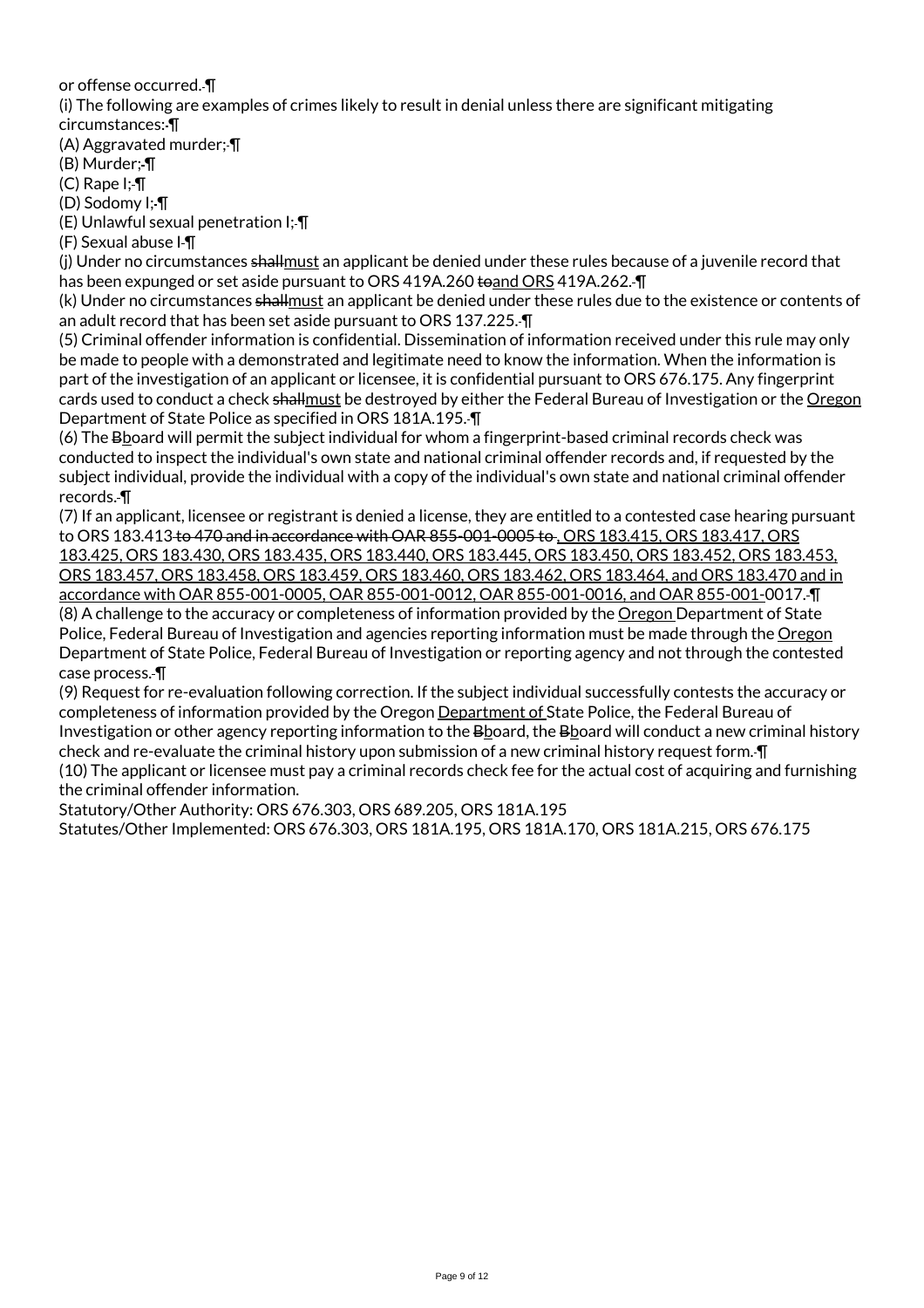RULE SUMMARY: Procedural rules revisions to ensure clarity, transparency and promote patient safety.

CHANGES TO RULE:

# 855-010-0110

State and Nationwide Criminal Background Checks for Employees, Volunteers and Employment Applicants (1) The Bboard requires a criminal records check and fitness determination for Bboard employees, volunteers or applicants for employment with the Bboard.¶

(2) Criminal records checks and fitness determinations are conducted pursuant to ORS 181A.170 to 181A.215 and OAR 125-007-0200 to, ORS 181A.175, ORS 181A.180, ORS 181A.185, ORS 181A.190, ORS 181A.195, ORS 181A.200, ORS 181A.205 ORS 181A.210, ORS 181A.215 and OAR 125-007-0200, OAR 125-007-0210, OAR 125-007-0220, OAR 125-007-0250, OAR 125-007-0260, OAR 125-007-0270, OAR 125-007-0300, and OAR 125-007-0310. ¶

(a) To complete the criminal records check and fitness determination, the Bboard may require additional information from the employee, volunteer or applicant, such as, but not limited to, proof of identity or additional criminal, judicial or other background information. ¶

(b) If the employee, volunteer or applicant has potentially disqualifying criminal offender information, the Bhoard will consider factors listed in ORS 181A.195 before making a fitness determination.¶

(c) An approved fitness determination does not guarantee employment.¶

(d) An incomplete fitness determination does not entitle the employee, volunteer or applicant the right to appeal under OAR 125-007-0300.¶

(3) Pursuant to ORS 181A.195, and OAR 125-007-0310, information obtained in the criminal records check is confidential and will not be disseminated by the Bboard except to persons with a demonstrated and legitimate need to know the information.

Statutory/Other Authority: ORS 676.303, ORS 689.205, ORS 181A.195

Statutes/Other Implemented: ORS 181A.195, ORS 181A.170, ORS 181A.215, ORS 676.303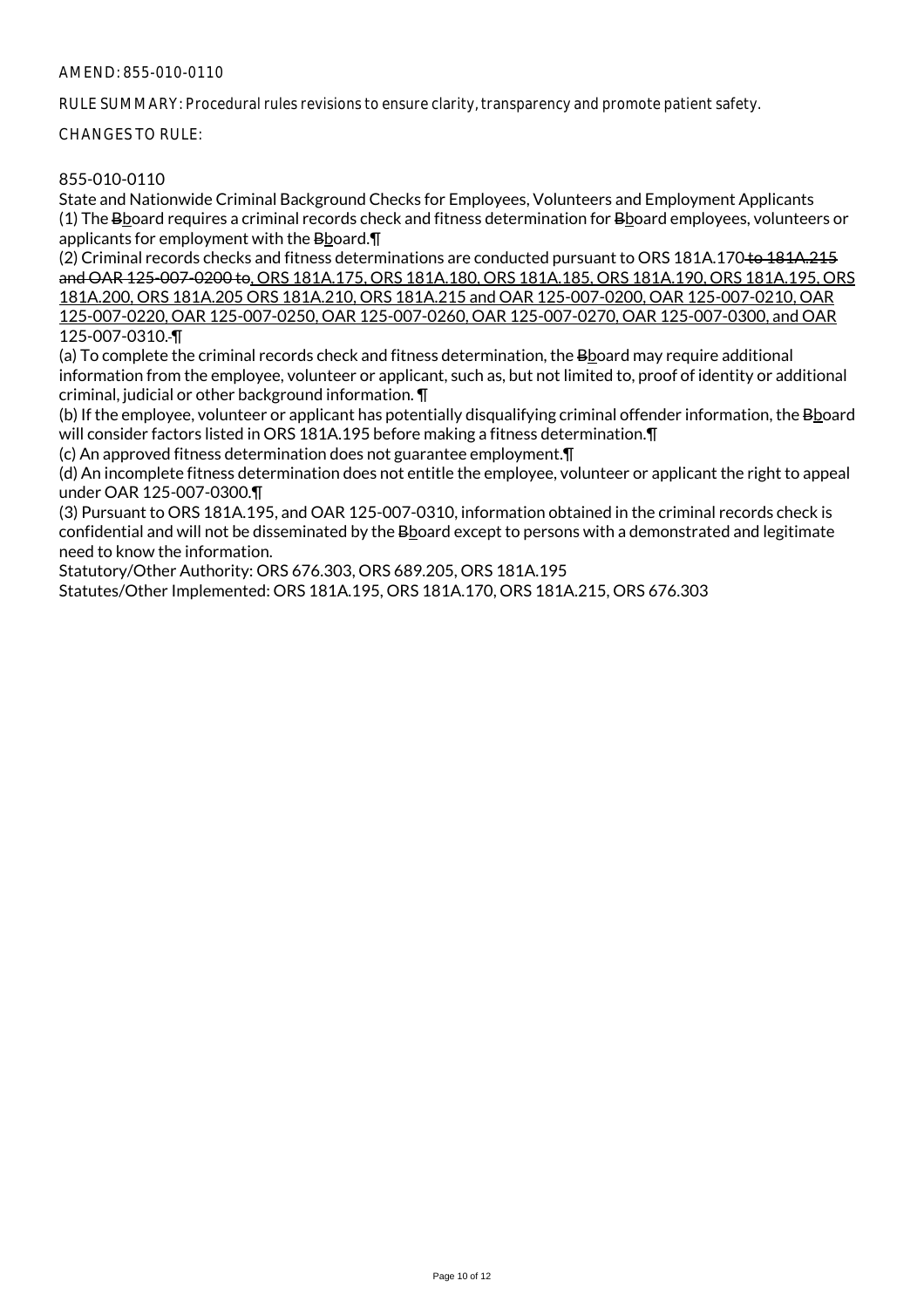RULE SUMMARY: Procedural rules revisions to ensure clarity, transparency and promote patient safety.

CHANGES TO RULE:

### 855-010-0120

Criminal Background Checks - FeesCosts

The applicant or licensee must pay a criminal records check fee for the actualthe board the cost of acquiring and furnishing the criminal offender information. The feeamount will not exceed the cost to the Bboard to obtain such information on behalf of the applicant or licensee, including fees charged to the Bboard by the OSP and the FBIregon Department of State Police and the Federal Bureau of Investigation.

Statutory/Other Authority: ORS 676.303, ORS 689.205

Statutes/Other Implemented: ORS 676.303, ORS 181A.195, ORS 689.207